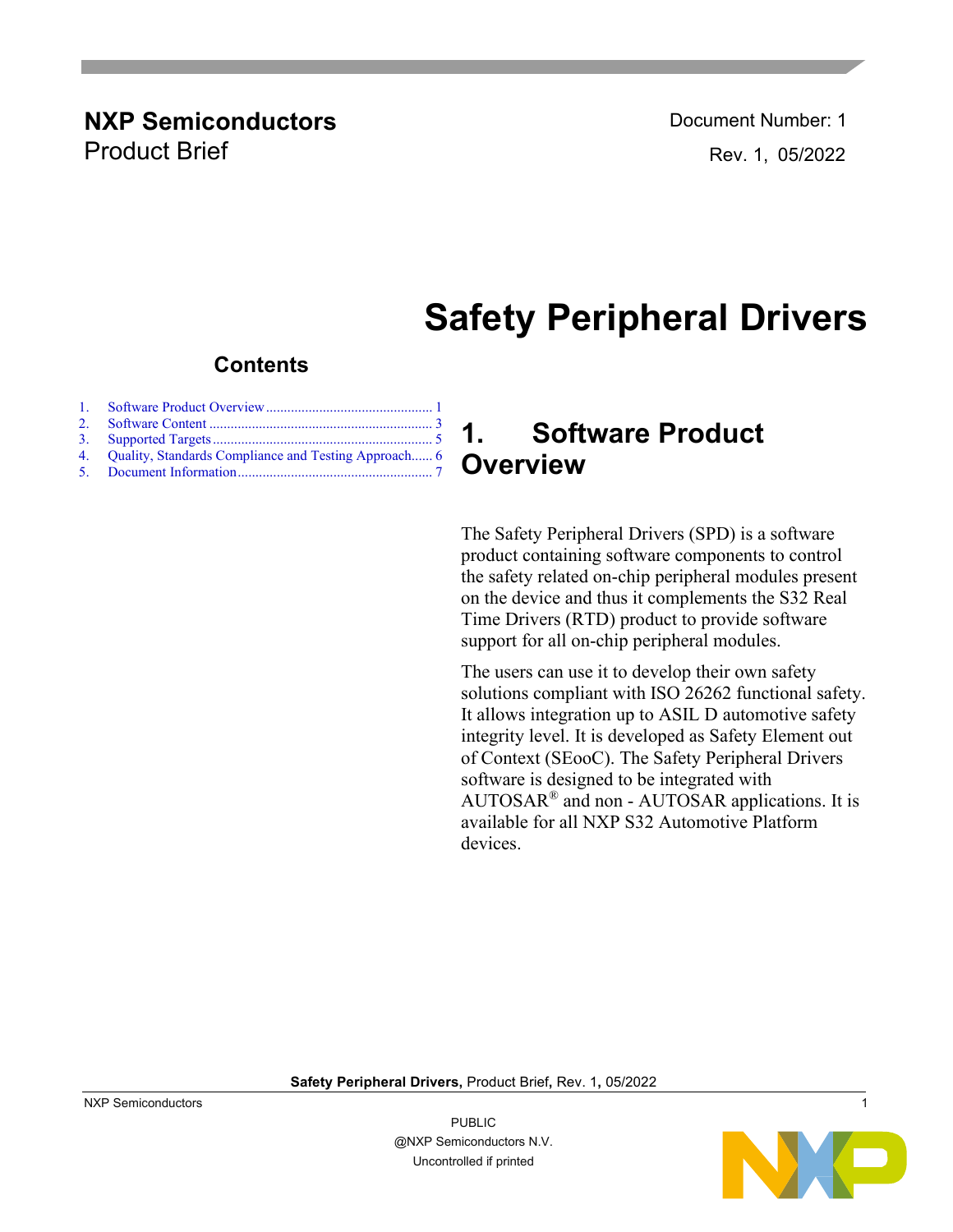The Safety Peripheral Drivers package provides two software modules which are also included in the respective S32 Safety Software Framework (SAF, nxp.com/saf), see Figure 1.



Figure 1. **NXP's S32 SAF and SPD content**

The software modules provided in SPD are:

- **BIST Manager** Built in Self-Test Manager covering both LBIST (Logic BIST) and MBIST (Memory BIST)
- **eMCEM** extended Microcontroller Error Manager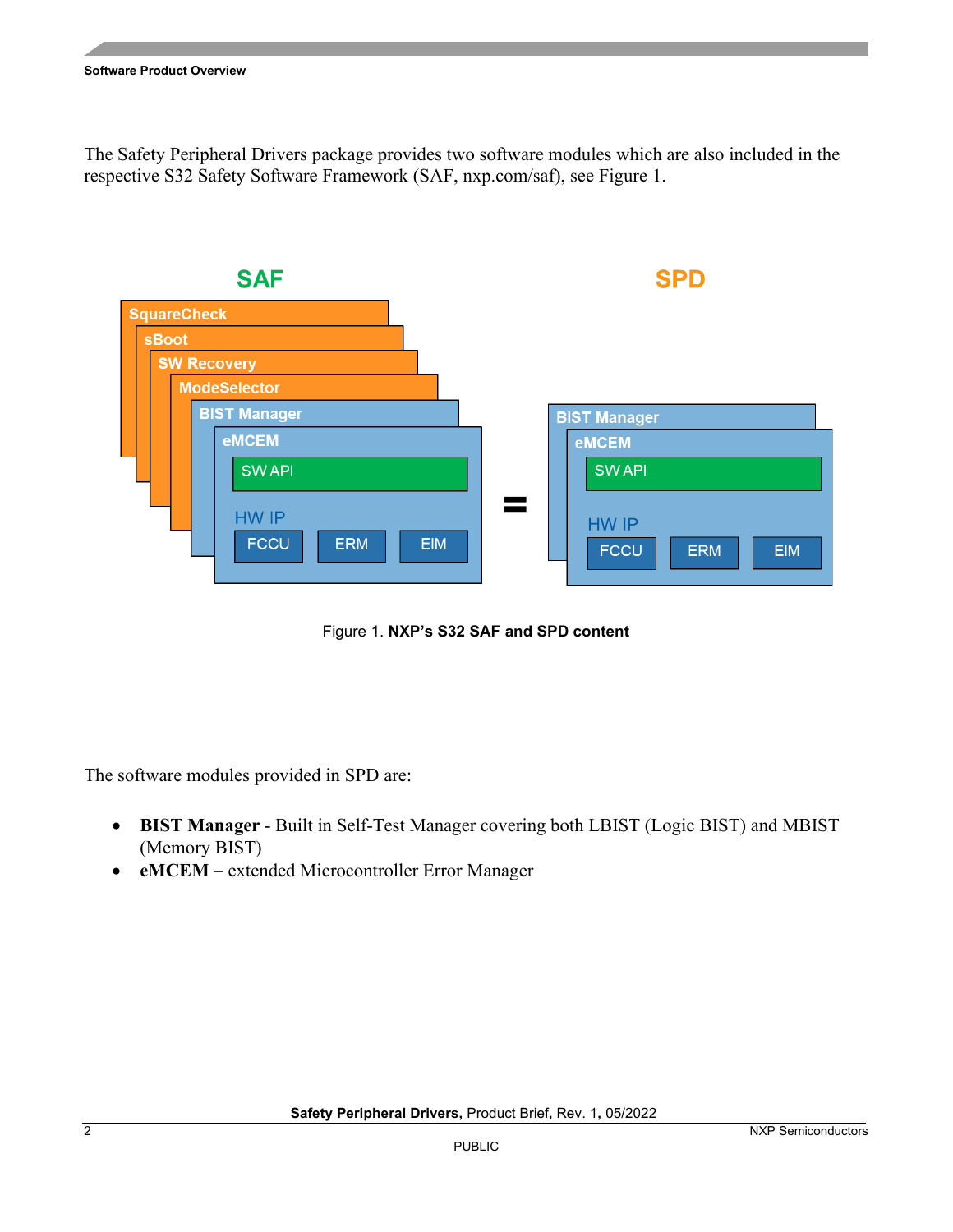## <span id="page-2-0"></span>**2. Software Content**

The Safety Peripheral Drivers software is essential to achieve safety solution on applications on S32 Automotive Platform. The main features of the Safety Peripheral Drivers are as follows:

- BIST management and deployment to provide high availability
- Handling and reaction to detected faults
- Compliance with ISO 26262

### **BIST Manager (Built in Self-Test Manager)**

- A driver for MBIST and LBIST HW modules
- Analyzes the results provided by LBIST and MBIST HW and initiates their execution



#### **Safety Peripheral Drivers,** Product Brief**,** Rev. 1**,** 05/2022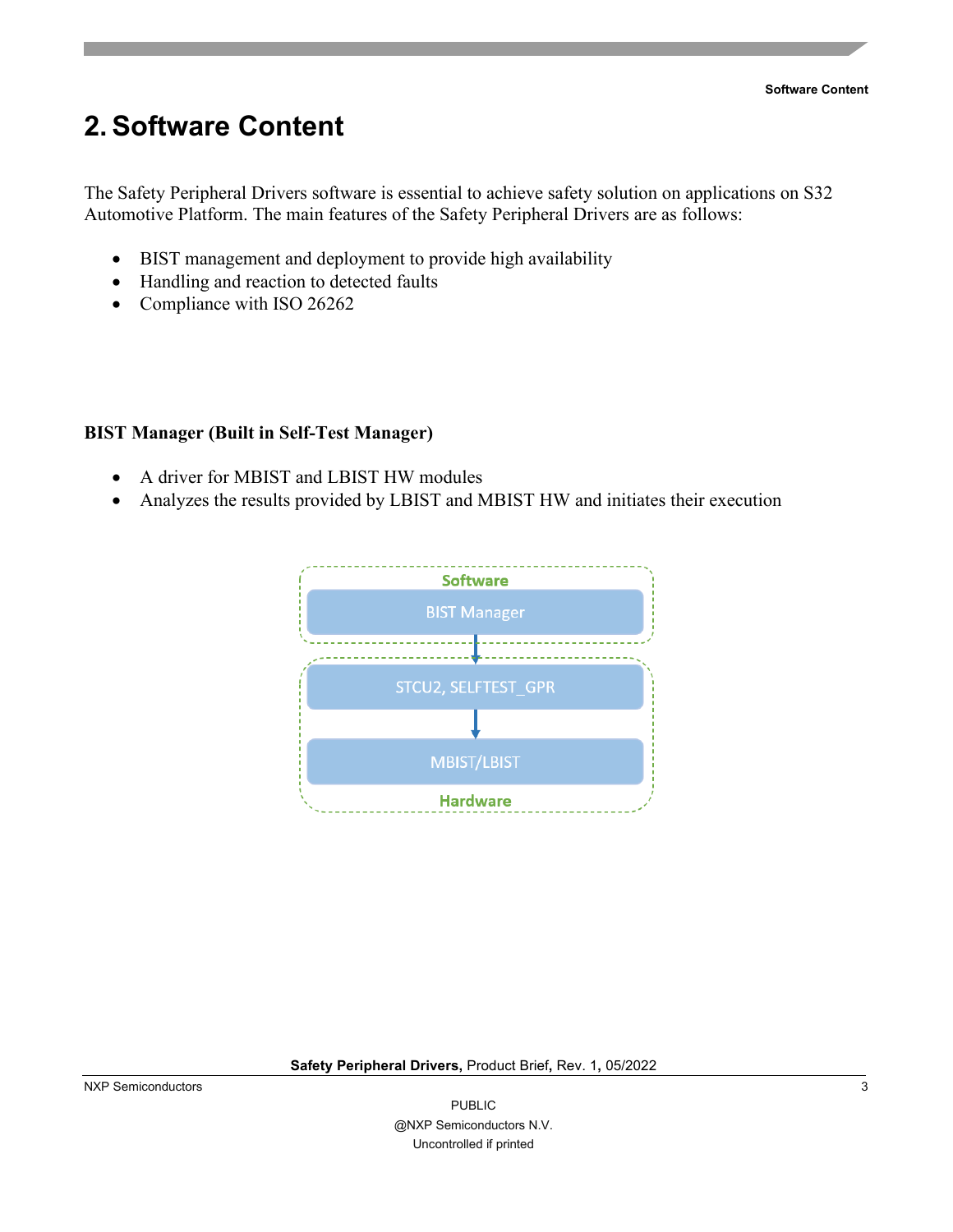#### **eMCEM (extended Microcontroller Error Manager)**

- Fault management of the microcontroller (FCCU HW IP)
- Configuration of fault reactions (reset, alarm IRQ, NMI, no reaction)
- Sophisticated error handling mechanism
- Allows to register an individual alarm handler for each FCCU fault
- Fault status reporting and fault clearing
- Error injection
- Memory error reporting

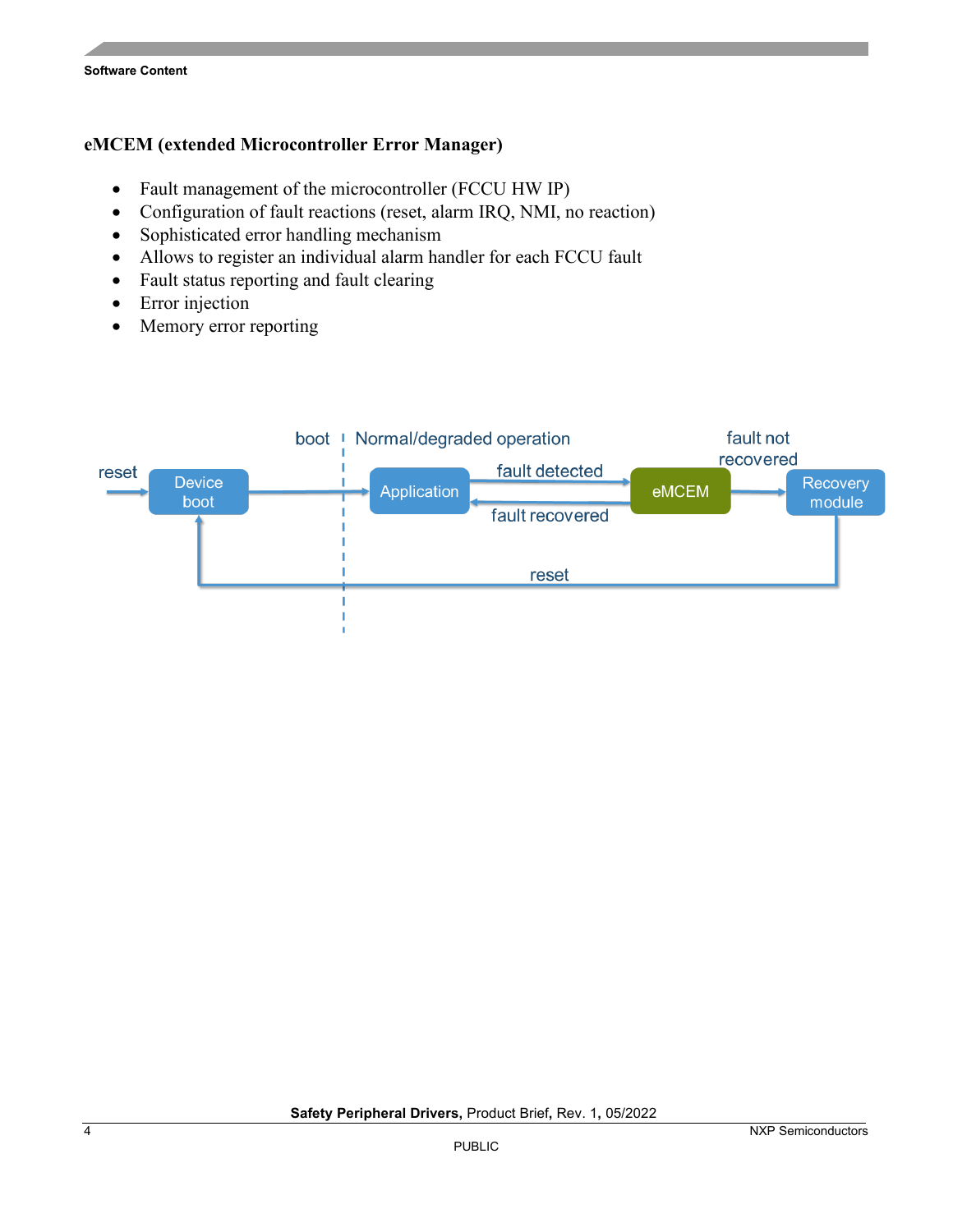**Supported Targets**

## <span id="page-4-0"></span>**3. Supported Targets**

The Safety Peripheral Drivers described in this product brief are intended to be used with NXP Semiconductors S32R45 device.

**Safety Peripheral Drivers,** Product Brief**,** Rev. 1**,** 05/2022

PUBLIC @NXP Semiconductors N.V. Uncontrolled if printed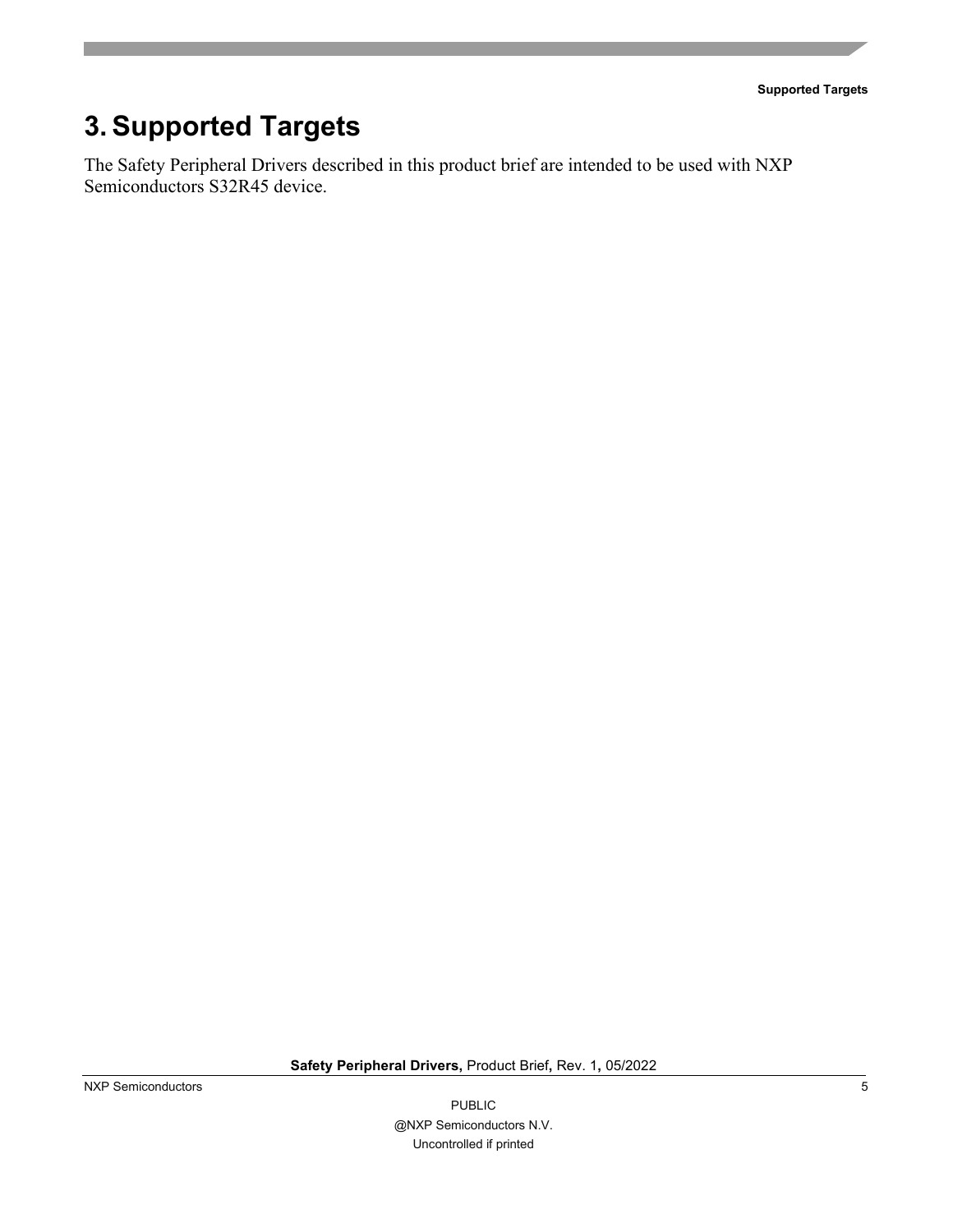## <span id="page-5-0"></span>**4. Quality, Standards Compliance and Testing Approach**

The Safety Peripheral Drivers software product is developed according to NXP Software Development Processes that is ISO 26262, Automotive-SPICE, IATF 16949 and ISO 9001 compliant.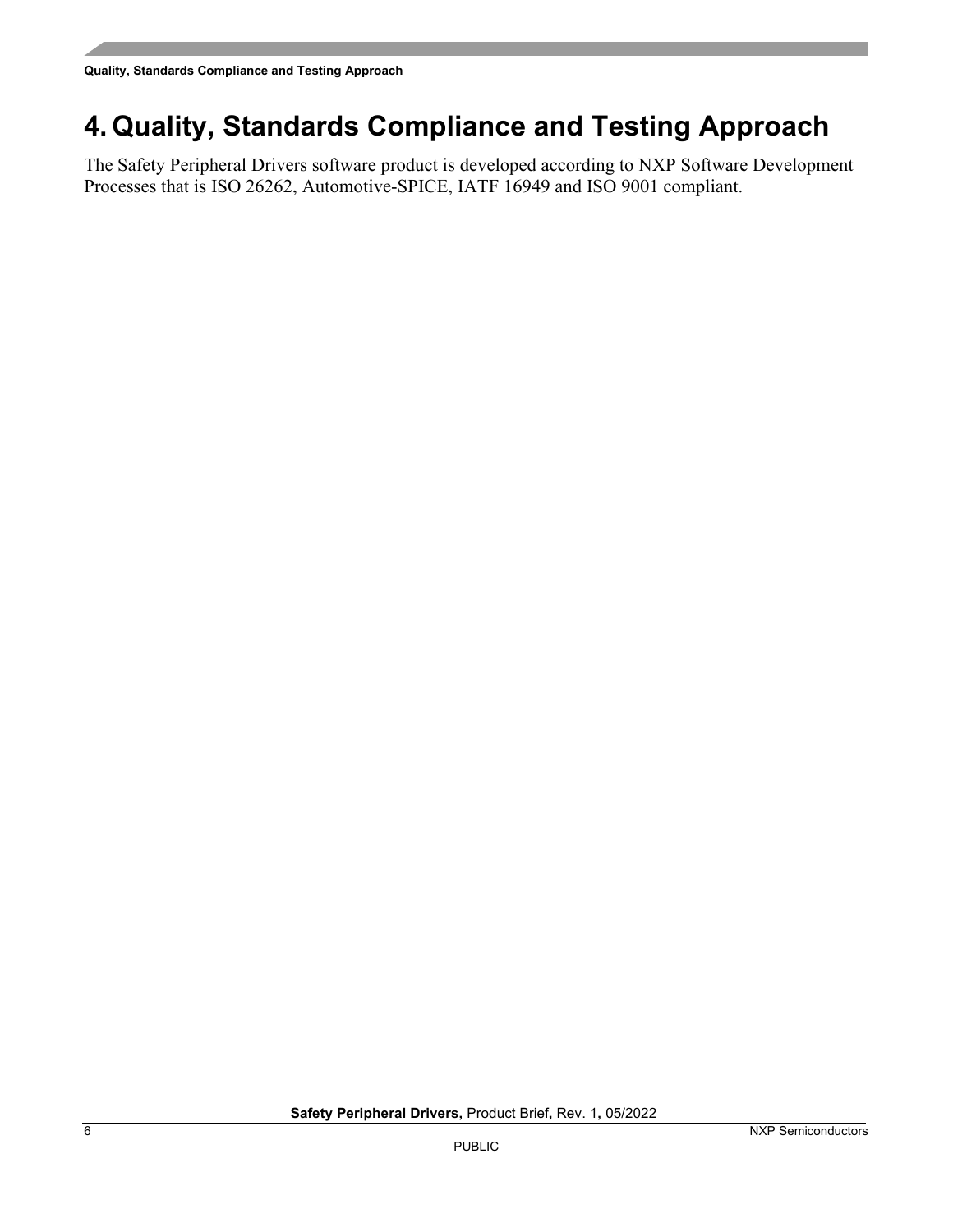**Document Information**

## <span id="page-6-0"></span>**5. Document Information**

|                        | Table 1. | <b>Revision History</b> |                            |
|------------------------|----------|-------------------------|----------------------------|
| <b>Revision number</b> |          | <b>Date</b>             | <b>Substantive changes</b> |
|                        |          | 05/2022                 | Initial version            |

**Safety Peripheral Drivers,** Product Brief**,** Rev. 1**,** 05/2022

PUBLIC @NXP Semiconductors N.V. Uncontrolled if printed